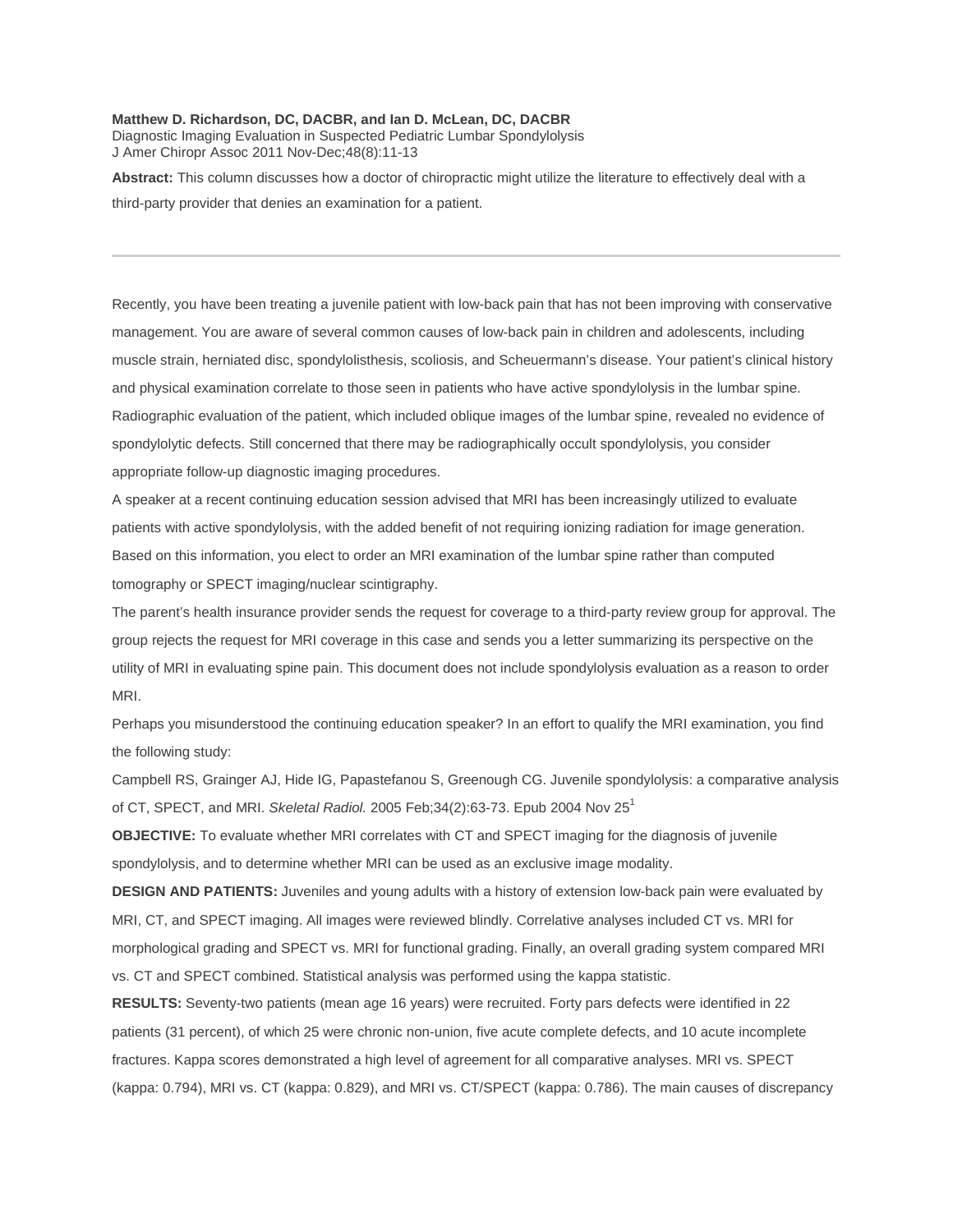were between MRI and SPECT for the diagnosis of stress reaction in the absence of overt fracture, and distinguishing incomplete fractures from intact pars or complete defects.

**CONCLUSIONS:** MRI can be used as an effective and reliable first-line image modality for diagnosis of juvenile spondylolysis. However, localized CT is recommended as a supplementary examination in selected cases as a baseline for assessment of healing and for evaluation of indeterminate cases.

**Comment:** The paper provides ranges for kappa values and the associated levels of agreement: <0.2, poor; 0.21-0.4, fair; .041-.06, moderate; 0.61-0.8, good; 0.81-1.0, excellent. The kappa value tells the reader the likelihood that the different studies will agree by chance. If the value is 0, then there is no agreement between the studies other than what could be attributed to chance. A value of 1 indicates that the studies are in complete agreement. In all comparisons, MRI evaluation was good or excellent in agreement with SPECT, CT, and SPECT/CT evaluations. This study shows that it is reasonable to utilize MRI for evaluation of pediatric patients with suspicion of spondylolysis. Multi-slice computerized tomography with three-dimensional image reconstruction is an accurate test for spondylolysis. There is, however, a strong movement in the diagnostic imaging community to use MRI as a primary imaging modality to evaluate pediatric patients with suspected stress reactions in the lumbar pars interarticularis.2 Essentially, this situation is an example of a shift in what is considered "standard of care" for evaluation of suspected pediatric spondylolysis. Radionuclide bone imaging in suspected spondylolysis of the lumbar spine in children has been discussed in the literature since  $1981$ .<sup>3</sup> Using SPECT imaging to evaluate spondylolysis has been noted in the literature as early as 1985.<sup>4</sup> Combining SPECT with CT examination has been a popular mode of spondylolysis evaluation. MRI evaluation has been examined for this purpose since at least 1989.<sup>5</sup> Earlier generations of MR units were not capable of producing images with enough resolution to detect pars reactions with the reliability of SPECT/CT. Technology advancements have improved image resolution with MR, and pricing for the examinations has decreased, making MR a more attractive imaging option. Using MR to evaluate active spondylolysis also has the benefit of an examination that carries no radiation risk to the pediatric patient, a hot topic in the health care community.

Third-party reviews are a common process in preauthorizing requested diagnostic studies. If these groups deny coverage for a study you request, such as in this example, it is important that you gain timely access to information to support your decision.

New information is constantly being incorporated into health care decision making, a significant component of evidence-based clinical practice. What is considered a "gold standard" or "standard of care" can be expected to change with time. As revealed in this case, literature supports utilizing MRI to evaluate active pediatric spondylolysis instead of SPECT/CT. Clinicians' ability to discover supportive information to explain their rationale for patient management is important in providing patients appropriate evidence-informed health care.

## **References**

- 1. Campbell RS, Grainger AJ, Hide IG, Papastefanou S, Greenough CG. Juvenile spondylolysis: a comparative analysis of CT, SPECT and MRI. *Skeletal Radiol* 2005;34(2):63-73. Epub 2004 Nov 25.
- 2. Leone A, Cianfoni A, Cerase A, Magarelli N, Bonomo L. Lumbar spondylolysis: a review. *Skeletal*